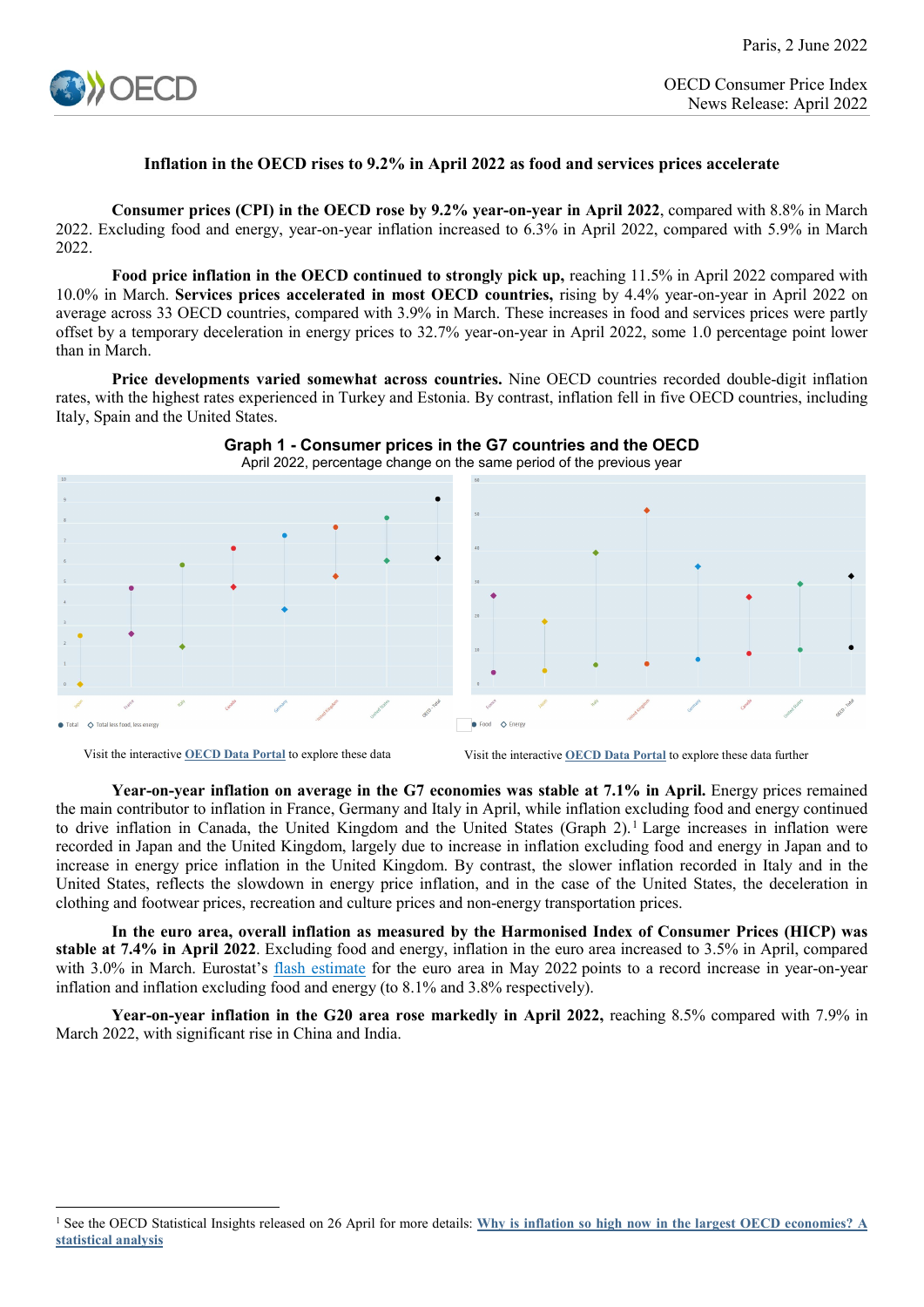





Note: Due to the recent move to a new classification of consumer expenditures and the fact that some detailed series in this new classification (COICOP 2018) are still missing, contributions to CPI inflation in Japan cannot be calculated.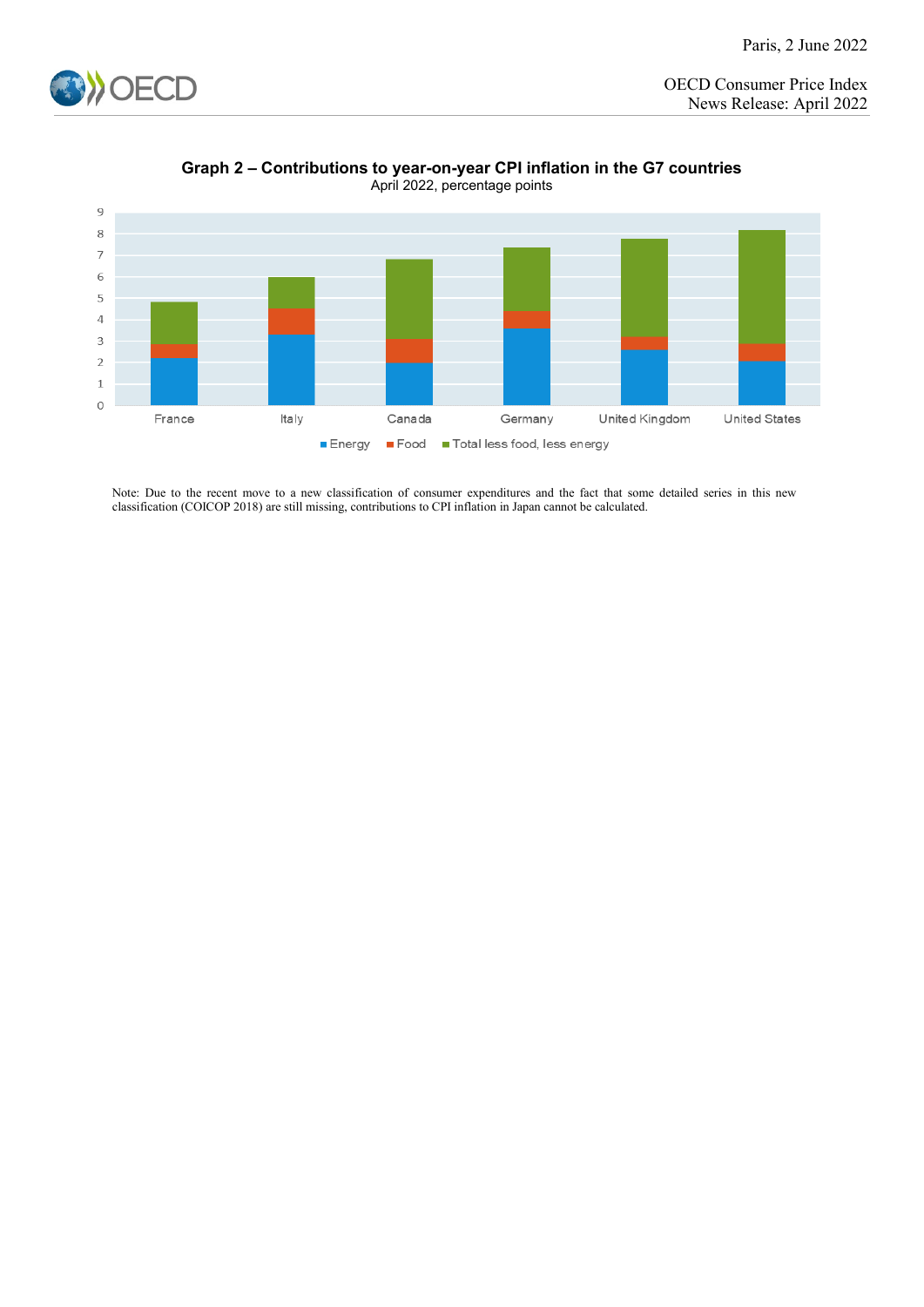

## **Graph 3 – Inflation since 1990's: All items and all items excluding food and energy**

CPI and HICP, OECD, United States and euro area Percentage change on the same month of the previous year



Visit the interactive **OECD Data Portal** to explore these data: **[OECD-Total](https://data.oecd.org/chart/6JlZ)**, **[United States](https://data.oecd.org/chart/6Jm0)** and the **[Euro area](https://data.oecd.org/chart/6Jm4)**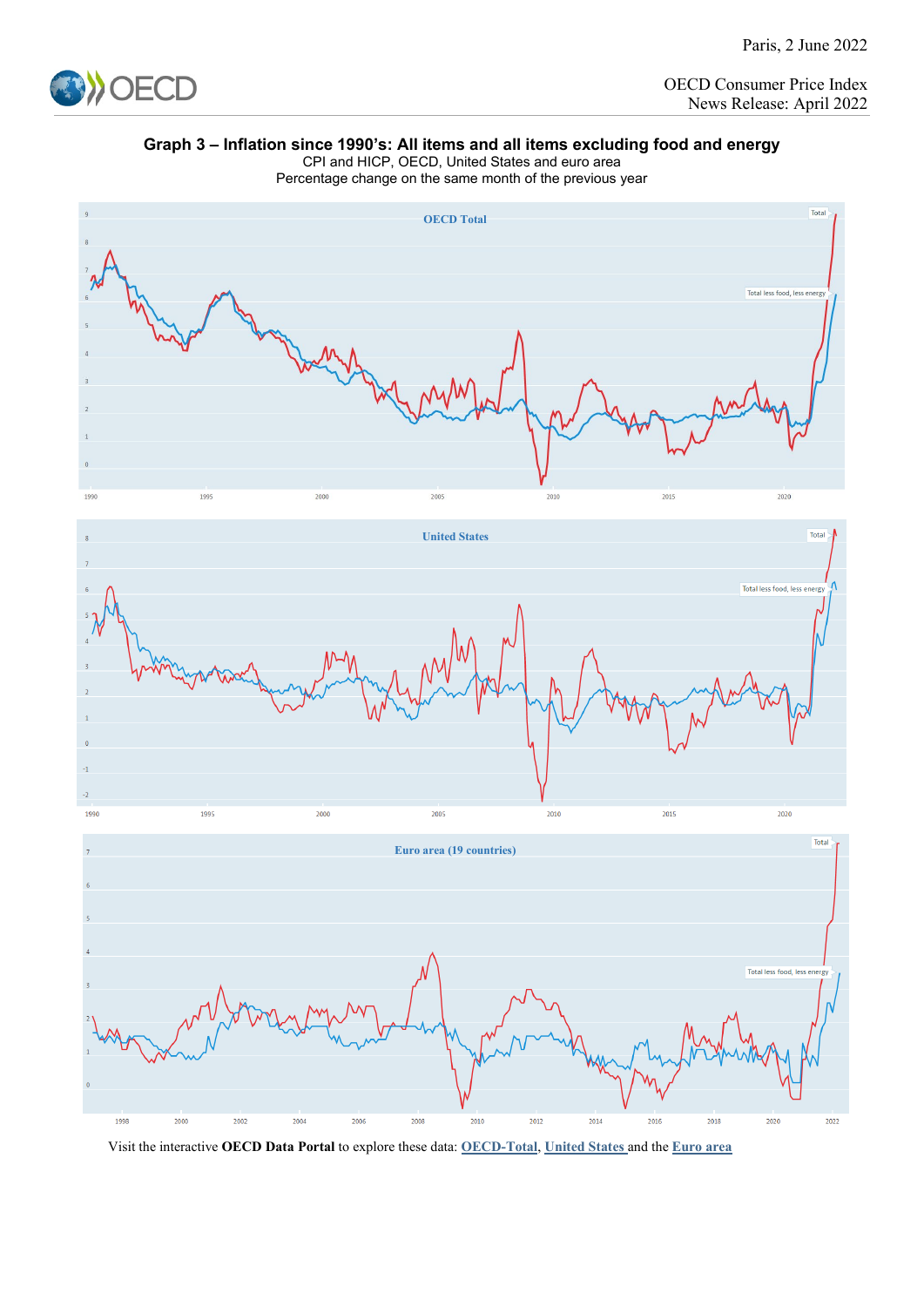

## **Table 1 - CPI and HICP, OECD countries and zone aggregates, selected items** *April 2022*

|                        |            | CPI                                                       |                      | <b>HICP</b> |               |            |               |            | CPI          | Contributions to annual CPI inflation |                                         |            |            |                      |                                            |
|------------------------|------------|-----------------------------------------------------------|----------------------|-------------|---------------|------------|---------------|------------|--------------|---------------------------------------|-----------------------------------------|------------|------------|----------------------|--------------------------------------------|
|                        | All items  |                                                           |                      | All items   |               |            | Food          |            | Energy       |                                       | All items<br>excluding food &<br>energy |            | Food       | Energy               | All items<br>excluding<br>food &<br>energy |
|                        | Apr 21     | <b>Mar 22</b>                                             | Apr-22               | Apr 21      | <b>Mar-22</b> | Apr-22     | <b>Mar 22</b> | Apr 22     | Mar-22       | Apr 22                                | <b>Mar 22</b>                           | Apr-22     |            | Apr-22               |                                            |
|                        |            | percentage change on the same period of the previous year |                      |             |               |            |               |            |              |                                       |                                         |            |            | percentage points    |                                            |
| <b>OECD</b> Total      | 3.3        | 8.8                                                       | 9.2                  | $\ddotsc$   | .             | $\cdots$   | 10.0          | 11.5       | 33.7         | 32.7                                  | 5.9                                     | 6.3        | .          | $\cdots$             | $\cdots$                                   |
| G7                     | 2.8        | 7.1                                                       | 7.1                  | $\ddotsc$   | $\ddotsc$     |            | 8.0           | 9.0        | 32.0         | 31.2                                  | 4.6                                     | 4.8        |            |                      |                                            |
| European Union (HICP)* | $\cdots$   | .                                                         | $\ddot{\phantom{a}}$ | 2.0         | 7.8           | 8.1        | 6.7           | 8.6        | 40.2         | 35.6                                  | 3.6                                     | 4.1        | .          | $\cdots$             | $\cdots$                                   |
| Euro area (HICP)       | .          | .                                                         | $\cdots$             | 1.6         | 7.4           | 7.4        | 5.7           | 7.4        | 44.3         | 37.5                                  | 3.0                                     | 3.5        | $\cdots$   | $\cdots$             |                                            |
|                        |            |                                                           |                      |             |               |            |               |            |              |                                       |                                         |            |            |                      |                                            |
| Australia <sup>1</sup> | 1.1        | 3.5                                                       | 5.1                  | $\cdots$    | $\cdots$      | $\cdots$   | 1.0           | 4.8        | 17.5         | 20.0                                  | 2.6                                     | 3.8        |            | $\ddotsc$            | $\ddotsc$                                  |
| Austria                | 1.9        | 6.8                                                       | 7.2                  | 1.9         | 6.6           | 7.1        | 5.8           | 8.4        | 39.2         | 38.0                                  | 4.0                                     | 4.1        | 1.0        | 2.8                  | 3.5                                        |
| <b>Belgium</b>         | 1.2        | 8.3                                                       | 8.3                  | 2.1         | 9.3           | 9.3        | 4.8           | 5.3        | 57.2         | 54.1                                  | 3.6                                     | 3.8        | 1.0        | 4.6                  | 2.8                                        |
| Canada                 | 3.4        | 6.7                                                       | 6.8                  | $\cdots$    | $\cdots$      | $\cdots$   | 8.7           | 9.7        | 27.8         | 26.4                                  | 4.8                                     | 4.9        | 1.1        | 2.0                  | 3.7                                        |
| Chile                  | 3.3        | 9.4                                                       | 10.5                 | $\cdots$    | $\cdots$      | $\cdots$   | 13.1          | 14.8       | 18.8         | 19.8                                  | 7.4                                     | 8.3        |            | $\ddot{\phantom{0}}$ |                                            |
| Colombia               | 1.9        | 8.5                                                       | 9.2                  | $\cdots$    | $\cdots$      | $\cdots$   | 25.4          | 26.2       | 11.3         | 11.4                                  | 4.8                                     | 5.4        | 5.7        | 0.7                  | 4.1                                        |
| <b>Costa Rica</b>      | 1.2        | 5.8                                                       | 7.2                  | $\cdots$    | $\cdots$      | $\cdots$   | 9.5           | 11.9       | 21.3         | 24.9                                  | 2.6                                     | 3.3        | 2.8        | 2.1                  | 2.2                                        |
| <b>Czech Republic</b>  | 3.1        | 12.7                                                      | 14.2                 | 3.1         | 11.9          | 13.2       | 7.7           | 10.7       | 33.0         | 34.6                                  | 10.7                                    | 11.6       | 1.9        | 4.2                  | 7.6                                        |
| <b>Denmark</b>         | 1.5        | 5.4                                                       | 6.7                  | 1.5         | 6.0           | 7.4        | 6.3           | 7.1        | 34.1         | 45.7                                  | 2.7                                     | 3.3        | 0.9<br>3.5 | 3.2<br>9.3           | 2.6                                        |
| Estonia                | 1.9        | 15.2                                                      | 18.9                 | 1.6         | 14.8          | 19.1       | 13.8          | 14.6       | 53.8         | 73.0                                  | 7.5                                     | 9.4        | 0.8        | 2.3                  | 6.0<br>2.6                                 |
| <b>Finland</b>         | 2.1<br>1.2 | 5.8<br>4.5                                                | 5.7<br>4.8           | 2.2<br>1.6  | 5.8<br>5.1    | 5.8<br>5.4 | 5.1<br>3.2    | 6.0<br>4.2 | 33.7<br>29.5 | 29.4<br>26.8                          | 3.1<br>2.0                              | 3.3<br>2.6 | 0.6        | 2.2                  | 2.0                                        |
| France                 | 2.0        | 7.3                                                       | 7.4                  | 2.1         | 7.6           | 7.8        | 5.9           | 8.0        | 39.5         | 35.4                                  | 3.4                                     | 3.8        | 0.8        | 3.6                  | 3.0                                        |
| Germany<br>Greece      | $-0.3$     | 8.9                                                       | 10.2                 | $-1.1$      | 8.0           | 9.1        | 8.1           | 10.9       | 48.3         | 54.3                                  | 1.7                                     | 1.7        | 2.4        | 6.6                  | 1.1                                        |
| Hungary                | 5.1        | 8.5                                                       | 9.5                  | 5.2         | 8.6           | 9.6        | 13.4          | 16.2       | 6.8          | 7.5                                   | 7.2                                     | 7.6        | 3.5        | 0.9                  | 5.0                                        |
| Iceland                | 4.5        | 6.7                                                       | 7.2                  | 3.5         | 5.0           | 5.6        | 5.0           | 5.2        | 14.5         | 15.7                                  | 6.4                                     | 7.0        | 0.8        | 1.0                  | 5.5                                        |
| Ireland                | 1.1        | 6.7                                                       | 7.0                  | 1.1         | 6.9           | 7.3        | 3.1           | 3.5        | 43.8         | 39.1                                  | 3.8                                     | 4.5        | 0.4        | 3.0                  | 3.6                                        |
| Israel                 | 0.8        | 3.5                                                       | 4.0                  | $\cdots$    | $\cdots$      | $\cdots$   | 4.5           | 4.6        | 11.7         | 12.7                                  | 2.7                                     | 3.2        | 0.6        | 0.7                  | 2.3                                        |
| Italy                  | 1.1        | 6.5                                                       | 6.0                  | 1.0         | 6.8           | 6.3        | 5.8           | 6.4        | 50.9         | 39.4                                  | 1.6                                     | 2.0        | 1.2        | 3.3                  | 1.5                                        |
| Japan                  | $-1.1$     | 1.2                                                       | 2.5                  |             | .             | .          | 4.1           | 4.7        | 20.8         | 19.1                                  | $-1.5$                                  | 0.1        |            | $\ddot{\phantom{a}}$ |                                            |
| Korea                  | 2.5        | 4.1                                                       | 4.8                  | $\cdots$    |               |            | 3.3           | 4.6        | 19.8         | 23.6                                  | 2.9                                     | 3.1        | 0.7        | 1.7                  | 2.4                                        |
| Latvia                 | 1.7        | 11.5                                                      | 13.0                 | 1.7         | 11.5          | 13.1       | 14.7          | 17.4       | 31.1         | 33.8                                  | 5.1                                     | 5.9        | 4.5        | 5.0                  | 3.5                                        |
| Lithuania              | 2.5        | 15.7                                                      | 16.8                 | 2.4         | 15.6          | 16.6       | 17.1          | 21.7       | 49.5         | 49.3                                  | 8.8                                     | 9.1        | 4.8        | 6.1                  | 6.0                                        |
| Luxembourg             | 2.1        | 6.1                                                       | 7.0                  | 3.3         | 7.9           | 9.0        | 3.9           | 5.4        | 41.3         | 42.9                                  | 3.5                                     | 4.1        | 0.7        | 3.0                  | 3.3                                        |
| Mexico                 | 6.1        | 7.5                                                       | 7.7                  | $\cdots$    |               | $\cdots$   | 13.0          | 12.8       | 5.3          | 6.0                                   | 5.5                                     | 5.8        | 3.4        | 0.6                  | 3.6                                        |
| Netherlands            | 1.9        | 9.7                                                       | 9.6                  | 1.7         | 11.7          | 11.2       | 6.4           | 8.4        | 99.7         | 83.1                                  | 2.6                                     | 3.5        | 1.1        | 5.7                  | 2.4                                        |
| New Zealand            | 1.5        | 5.9                                                       | 6.9                  | $\cdots$    | $\cdots$      | $\cdots$   | 3.8           | 7.4        | 16.8         | 18.2                                  | 4.9                                     | 5.3        | 1.1        | 1.6                  | 4.3                                        |
| Norway                 | 3.0        | 4.5                                                       | 5.4                  | 3.2         | 4.7           | 5.9        | 0.0           | 1.7        | 33.9         | 41.3                                  | 2.6                                     | 2.9        | 0.3        | 2.8                  | 2.4                                        |
| Poland                 | 4.3        | 11.0                                                      | 12.4                 | 5.1         | 10.2          | 11.4       | 9.2           | 12.7       | 27.4         | 27.5                                  | 6.9                                     | 7.7        | 3.4        | $\ddot{\phantom{a}}$ |                                            |
| Portugal               | $0.6\,$    | 5.3                                                       | 7.2                  | $-0.1$      | 5.5           | 7.4        | 7.2           | 10.3       | 19.8         | 26.7                                  | 3.8                                     | 5.0        | 2.3        | 2.1                  | 2.8                                        |
| <b>Slovak Republic</b> | 1.6        | 10.4                                                      | 11.7                 | 1.7         | 9.6           | 10.9       | 11.7          | 13.9       | 18.2         | 19.0                                  | 8.3                                     | 9.5        | 2.9        | 2.6                  | 6.3                                        |
| Slovenia               | 2.1        | 5.4                                                       | 6.9                  | 2.2         | 6.0           | 7.4        | 6.9           | 9.2        | 8.7          | 13.5                                  | 4.5                                     | 5.4        | 1.5        | 1.5                  | 3.9                                        |
| Spain                  | 2.2        | 9.8                                                       | 8.3                  | 2.0         | 9.8           | 8.3        | 6.8           | 10.1       | 60.9         | 33.7                                  | 2.7                                     | 3.3        | 2.3        | 3.8                  | 2.2                                        |
| Sweden                 | 2.2        | 6.0                                                       | 6.4                  | 2.8         | 6.3           | 6.6        | 5.8           | 6.6        | 36.6         | 35.3                                  | 3.6                                     | 4.1        | 0.9        | 2.5                  | 3.3                                        |
| Switzerland            | 0.3        | 2.4                                                       | 2.5                  | $-0.1$      | 2.2           | 2.3        | 0.0           | $-0.3$     | 20.7         | 23.7                                  | 1.5                                     | 1.6        | 0.0        | 1.3                  | 1.3                                        |
| Turkey                 | 17.1       | 61.1                                                      | 70.0                 | 17.1        | 61.1          | 70.0       | 70.3          | 89.1       | 120.9        | 126.9                                 | 48.7                                    | 54.6       | 22.6       | 12.9                 | 34.4                                       |
| <b>United Kingdom</b>  | 1.6        | 6.2                                                       | 7.8                  | 1.5         | 7.0           | 9.0        | 5.9           | 6.7        | 27.8         | 51.9                                  | 5.1                                     | 5.4        | 0.6        | 2.6                  | 4.6                                        |
| <b>United States</b>   | 4.2        | 8.5                                                       | 8.3                  | 4.9         | 9.2           | 8.8        | 10.0          | 10.8       | 32.0         | 30.3                                  | 6.5                                     | 6.2        | 0.8        | 2.1                  | 5.3                                        |

1 Annual inflation rate for Q1 2021, Q4 2021 & Q1 2022 ...: not applicable ..: not available

**>> Methodological information:**

OECD Consumer price index [– Methodological Notes for OECD CPI News Release](http://www.oecd.org/sdd/prices-ppp/47010757.pdf)

OECD Contributions to annual inflation [– OECD calculation of contributions to overall annual](http://www.oecd.org/sdd/prices-ppp/OECD-calculation-contributions-annual-inflation.pdf) inflation

**>> Access Data:**

OECD Database: [OECD CPI News release underlying data;](http://stats.oecd.org/Index.aspx?QueryId=82174) [CPI series and Contributions;](http://stats.oecd.org/Index.aspx?DataSetCode=PRICES_CPI) [G20 dataset](http://stats.oecd.org/Index.aspx?DataSetCode=G20_PRICES)

**>> Graphs:**

[OECD countries - Contributions to annual CPI inflation by COICOP Division, current month](http://www.oecd.org/sdd/prices-ppp/OECD-CPI-Contributions-to-inflation-by-COICOP-current-month.xlsx)**,** [OECD countries - Contributions to annual](http://www.oecd.org/sdd/prices-ppp/OECD-CPI-Contributions-to-inflation-selected-components-historical-series.xlsx)  [CPI inflation, selected components, historical series](http://www.oecd.org/sdd/prices-ppp/OECD-CPI-Contributions-to-inflation-selected-components-historical-series.xlsx) and [G7 & non-OECD countries, zone aggregates, inflations rates, historical series](https://www.oecd.org/sdd/prices-ppp/OECD-CPI-G7-non-OECD-countries-zones-aggregates-inflation-rates-historical-series.xlsx)  [graphs](https://www.oecd.org/sdd/prices-ppp/OECD-CPI-G7-non-OECD-countries-zones-aggregates-inflation-rates-historical-series.xlsx)

**>> Contacts:**

For further information contact the OECD's Media Relations Division on (33) 1 45 24 97 00 or e-mail [news.contact@oecd.org;](mailto:news.contact@oecd.org) for further information on data contact OECD's Statistics and Data Directorate: [stat.contact@oecd.org](mailto:stat.contact@oecd.org) **Next release:** [5 July](http://www.oecd.org/sdd/prices-ppp/oecdconsumerprices-timetable.htm) 2022